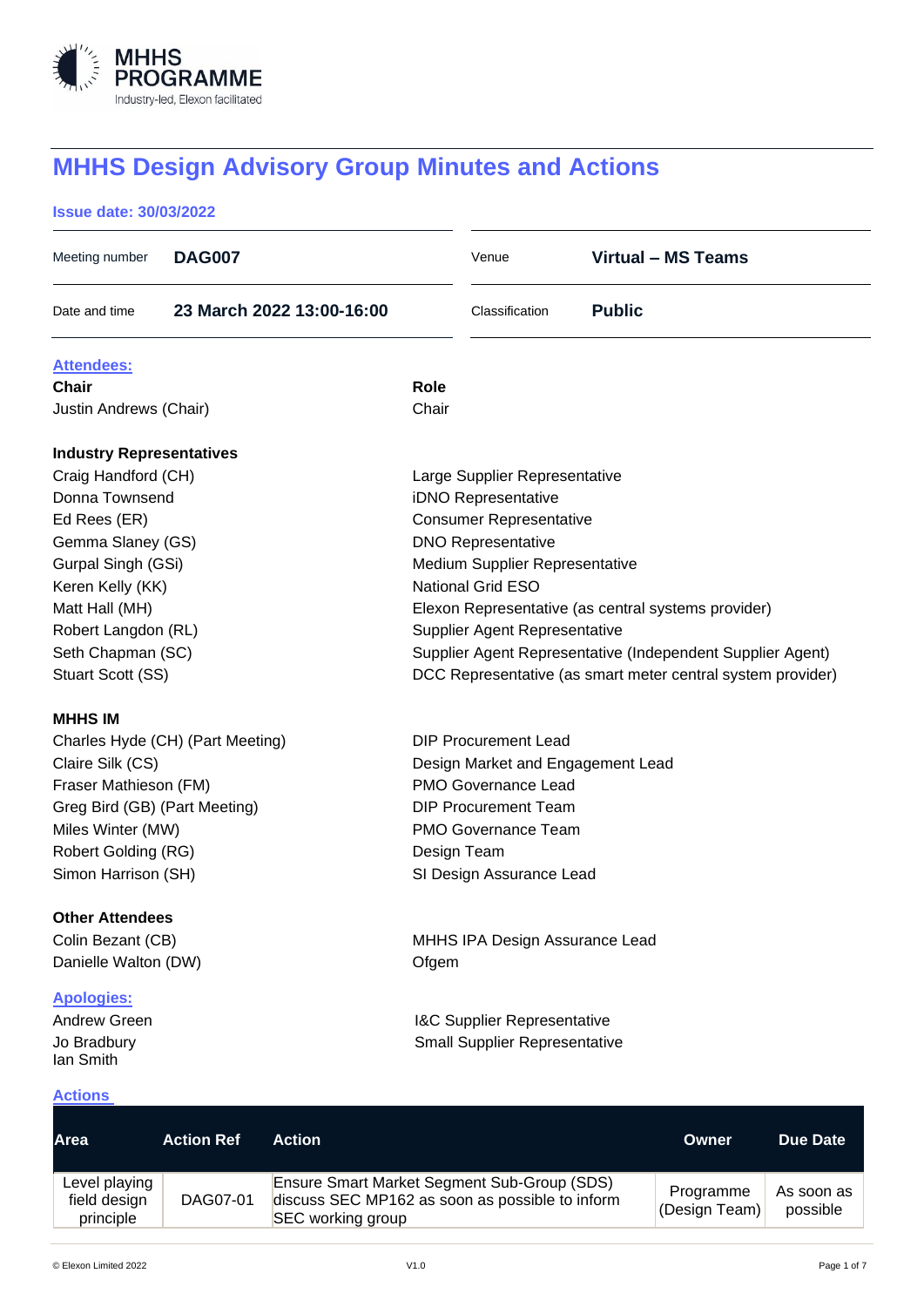|                                  | DAG07-02 | Discuss with SECAS whether working group for SEC<br>MP162 should be postponed to await the outcome of<br>MHHS SDS discussion regarding MDR TRT<br>requirements are included within SEC MP162                                               | Programme<br>(DAG Chair)    | As soon as<br>possible |
|----------------------------------|----------|--------------------------------------------------------------------------------------------------------------------------------------------------------------------------------------------------------------------------------------------|-----------------------------|------------------------|
| Design<br>decisions              | DAG07-03 | Bring future versions of DIP Functional Specification<br>and Non-Functional Requirements to DAG, once<br>further updates incorporated                                                                                                      | Programme<br>(Design Team)  | 11/05/2022             |
|                                  | DAG07-04 | Notify Chair of documents in the DIP procurement pack<br>and provide information on how they have been drafted<br>and reviewed, to ensure good procurement practice<br>has been followed and determine whether DAG<br>approval is required | Programme<br>(Charles Hyde) | 25/03/2022             |
|                                  | DAG07-05 | Update DAG on the outcome of ACTION DAG07-06<br>relating to documents within the DIP procurement pack                                                                                                                                      | Programme<br>(DAG Chair)    | 13/04/2022             |
| Level 4 working<br>group updates | DAG07-06 | Arrange session with Elexon central systems<br>representative regarding Load Shaping Service (LSS)<br>documents and their comments on Tranche 1 design<br>artefacts                                                                        | Programme<br>(DAG Chair)    | 13/04/2022             |
|                                  | DAG07-07 | Add documents relating to transition to the design<br>artefact log                                                                                                                                                                         | Programme<br>(Claire Silk)  | 13/04/2022             |
| Terms of<br>Reference            | DAG07-08 | Raise a Change Request to incorporate new DAG ToR<br>into the MHHS governance framework                                                                                                                                                    | Programme<br>(PMO)          | 13/04/2022             |

#### **Decisions**

| <b>Area</b>                          | Dec Ref    | <b>Decision</b>                                                                                                                                                              |
|--------------------------------------|------------|------------------------------------------------------------------------------------------------------------------------------------------------------------------------------|
| <b>Minutes</b>                       | DAG-DEC-14 | Minutes of DAG meeting held 09 March 2022 approved.                                                                                                                          |
| <b>Terms of Reference DAG-DEC-15</b> |            | <b>Updates to DAG ToR approved.</b>                                                                                                                                          |
| <b>Design Decisions</b>              | DAG-DEC-16 | <b>Issuance of Functional Specification and Non-Functional Requirements</b><br>documents to prospective service providers as part of Request for<br>Proposal (RFP) approved. |

#### **RAID items discussed/raised**

| <b>RAID</b> area | <b>Description</b> |
|------------------|--------------------|
| N/A              |                    |

#### **Minutes**

# **1. Welcome and Introductions**

The Chair welcome attendees to the meeting. CB from the Independent Performance Assurance (IPA) service provider introduced themselves to the DAG.

The Chair provided an overview of the meeting agenda and objectives.

#### **2. Minutes and actions**

The group approved the minutes of the DAG held 09 March 2022 with no comments.

#### **DECISION DAG-DEC-14: Minutes of DAG meeting held 09 March 2022 approved.**

FM provided an overview of the outstanding actions and noted the majority are due to return to the next DAG on 13 April 2022. The group agreed to close action DAG0-02 relating to provision to DAG of the draft high level Change Control Process The remaining outstanding actions can be found within the meeting papers [here.](https://mhhsprogramme-production-cdn.s3.eu-west-2.amazonaws.com/wp-content/uploads/2022/03/16144220/DAG-pack_23-March-2022.zip)

#### **3. Governance Group Updates**

FM provided updates from the level 2 and 3 MHHS governance groups, including the Programme Steering Group (PSG), the Cross Code Advisory Group (CCAG), and the Testing and Migration Advisory Group (TMAG).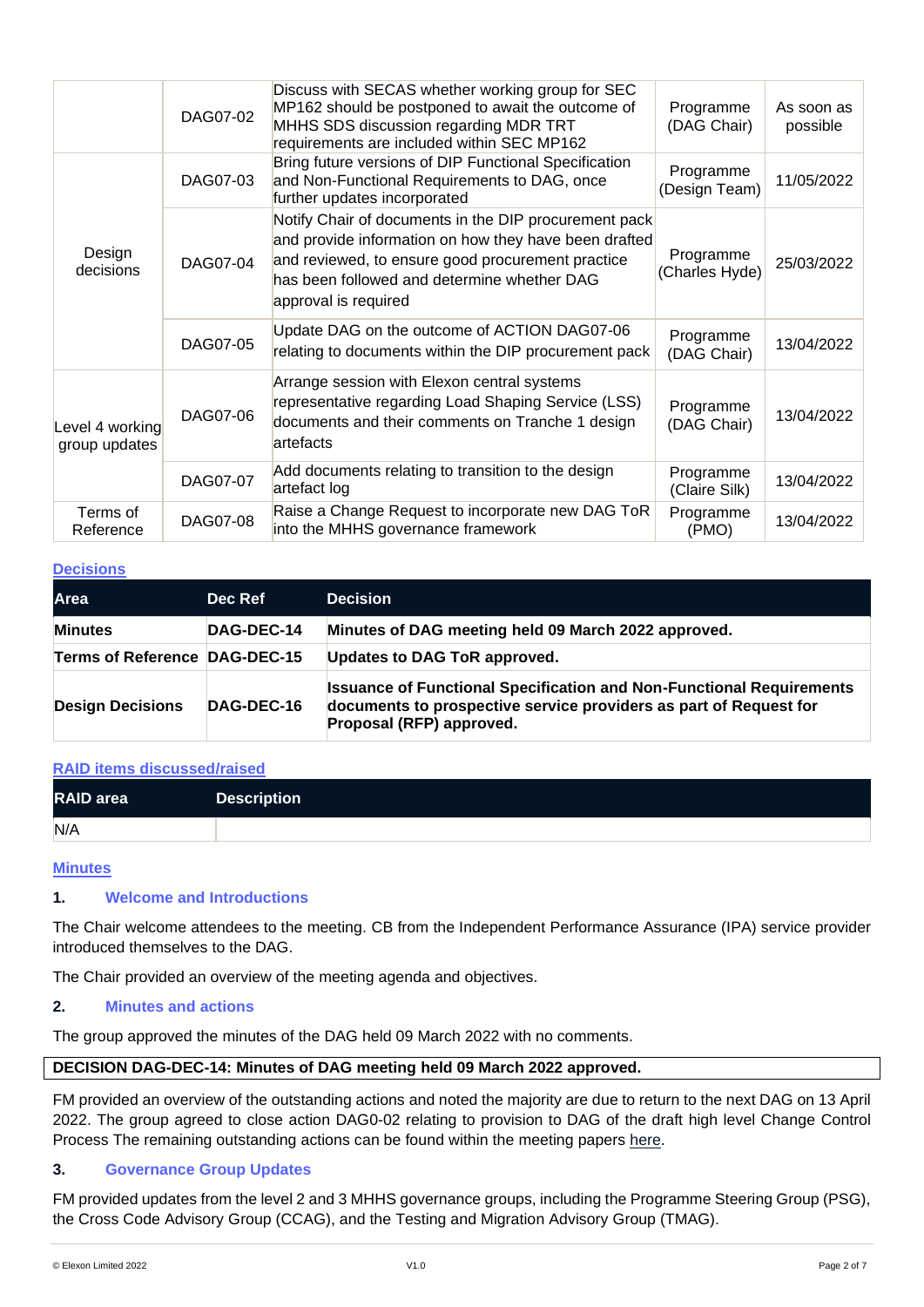# **PSG**

FM highlighted Change Requests (CR) CR001 and CR002 which seek to change the date of the M5 milestone relating to publication of the detailed design baseline are currently at impact assessment, with a deadline for submitting comments of Friday 25 March 2022. FM advised responses will be considered at the PSG on 07 April 2022 after which Ofgem will determine which CR is implemented.

The Chair asked whether the timeframe for Ofgem's decision one which CR is implemented is known. FM responded this had been discussed at the CCAG and whilst a firm date was not provided, Ofgem are aware approval is required in April prior to the current M5 deadline.

MH asked whether it should be assumed the Programme is working towards the CR001 timescales until a response is received from Ofgem. The Chair confirmed whilst the outcome of the impact assessment and Ofgem's decision could not be prejudged, the CR001 timeframe is the earlier (additional 3 months compared to 7 months).

# **CCAG**

FM highlighted a CR seeking to change the M6 and M7 milestones, which relate to the delivery of drafting for changes to industry codes, will be issued for impact assessment soon. FM noted code drafting will mirror the design and will commence once the design baseline is published, culminating in delivery of M6 where code legal text will be provided to Ofgem for approval. Development of code drafting will require significant coordination between CCAG and DAG as the drafting develops.

# **TMAG**

FM highlighted recently approved changes to the testing advisory group's terms of reference (ToR) which bring migration activities under the purview of the testing workstream. The TMAG will provide oversight for the distinct areas of testing and migration. It aims to mobilise a Migration Working Group to draw together the expertise required for migration planning in mid-April.

MH queried if migration was considered the same as transition. FM responded TMAG have discussed this and agreed the two areas are distinct and that migration relates to the arrangements for the transfer of metering systems from old to new systems, whereas transition will include the planning and cutover arrangements for commencement of new systems. Members agreed these should be separate and transition arrangements should continue to sit with the Business Process Rule Working Group (BPRWG).

Finally, FM advised the TMAG have agreed the principles underpinning the E2E Testing Strategy, which will be published in due course once agreed by the TMAG.

# **4. DAG ToR Updates**

The Chair presented proposed new wording for the DAG ToR following discussion at the DAG held 09 March 2022 relating to instances where DAG may choose to deviate from the Programme design principles (e.g. where there is a conflict between principles, or where it is otherwise prudent to do so). FM added it was proposed any such deviations are recorded in the meeting minutes as opposed to a standalone log. The Chair agreed and suggested this could also be documented in the design artefact logs. CB note deviations of this nature are usually context sensitive and determined by the circumstances of the individual deviation. As such, it would be appropriate to detail these in minutes as this will provide the context of the decision to deviate from the Programme design principles. The Chair suggested any deviations would be highlighted to the PSG and, where necessary, Programme Participants (PPs).

The Chair asked whether the proposed ToR updates were satisfactory, to which no objections were raised.

# **DECISION DAG-DEC-15: Updates to DAG ToR approved**

POST MEETING UPDATE: The Secretariat has been advised an MHHS Programme Change Request is now required to amend the ToR, following the mobilisation of the MHHS Change Control Process.

# **ACTION DAG07-08: Programme to raise a Change Request to incorporate new DAG ToR into the MHHS governance framework**

# **5. Level playing field design update principle**

The Chair summarised the discussions of the extraordinary DAG held 17 March 2022 where the subject of whether Smart Energy Code (SEC) Modification Proposal (MP) 162<sup>1</sup> sufficiently enacts the level playing field principle was discussed.

<sup>&</sup>lt;sup>1</sup> SEC changes required to deliver MHHS. Available [here.](https://smartenergycodecompany.co.uk/modifications/sec-changes-required-to-deliver-mhhs/)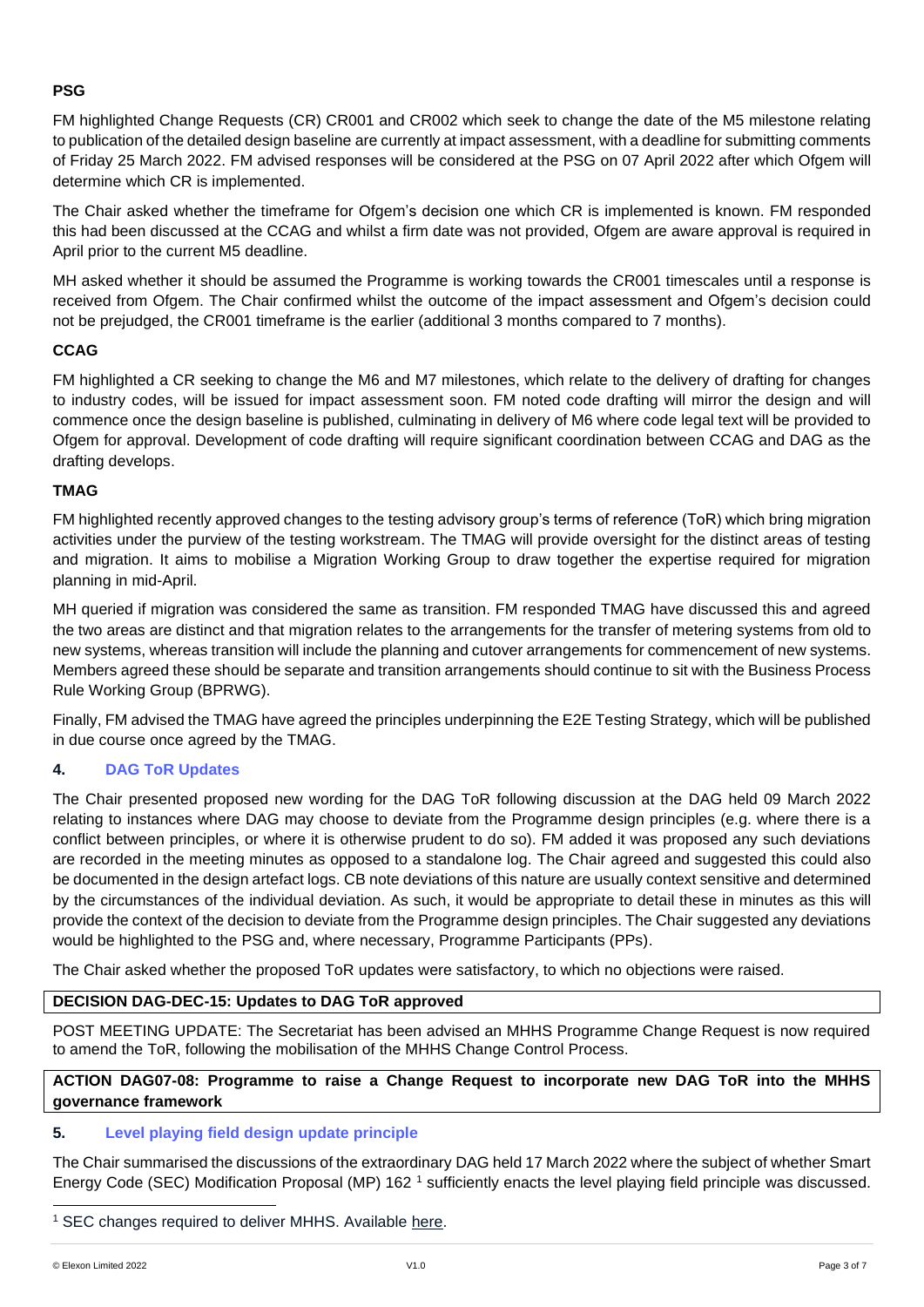The key question to be answered is whether there is an essential requirement for MHHS service requests relating to Meter Data Retrieval (MDR) activities which require a Target Response Time (TRT) of less than 24 hours. The outcome of discussion was the Smart Meter Segment Sub-Group (SDS) must discuss this matter to enable the DAG to determine the next steps for enacting the principle. DAG members suggested SDS should provide context on the scenarios where MDR requires a <24-hour TRT, and the prospective frequency and volume of these, as well as commercial/cost implications.

The Chair noted there is an existing requirement for a <24-hour TRT in the documents currently in Tranche 1. This relates to de-energisation and retrieving meter data at the point of de-energisation to obtain the part-day meter readings. The Chair contrasted this with meter exchange use cases, where there is not currently a requirement in the Tranche 1 design artefacts for a <24-hour TRT, despite a similar potential rationale for retrieving meter data on the day of an exchange. This requires clarification and will be discussed by the SDS. The Data Communications Company (DCC) have advised there is likely to be a significant cost associated with enabling TRTs of <24 hours for non-supplier parties carrying out the MDR role.

Depending on the outcome of discussion at the SDS, the matter may return to DAG for review and approval. The Chair also noted the importance of close working between the MHHS Programme and SEC. The group agreed and considered whether there may be a need for a joint working group with SEC parties regarding SEC MP162.

CH advised the decision on approval of SEC MP162 is due June 2022 and noted a degree of time pressure. The Chair explained June is the planned date for Ofgem's decision on the modification, and the SEC Change Board decision is in May, so the timescale is tighter. SS echoed CH's sentiment and asked if DAG had a target decision date for when a decision on this could be made. The Chair suggested the aim for this would be the 13 April DAG meeting.

#### **ACTION DAG07-01: Programme to ensure Smart Market Segment Sub-Group (SDS) discuss SEC MP162 as soon as possible to inform SEC working group**

SC asked if a member of the MHHS Programme would be attending the SECMP162 working group on 04 April 2022. The Chair confirmed that a member of the Programme would be in attendance.

GS asked if the Programme need to suggest to SECAS that further discussion and any decisions on SEC MP162 should be postponed awaiting the determinations of the SDS regarding TRTs, to ensure any necessary updates can be included.

# **ACTION DAG07-02: Discuss with SECAS whether working group for SEC MP162 should be postponed to await the outcome of MHHS SDS discussion regarding whether MDR TRT requirements are included within SEC MP162**

The Chair noted the current proposed implementation date of SEC MP162 is 02 November 2023 and there was a window for implementation with a possible release in February 2024. After this date implementation would be affected by other Change Requests, as well as Data Service Provider (DSP) re-procurement. GS added it is preferable to deliver something that meets requirements rather than rushing it through and incurring additional cost to make future changes.

# **6. Design Decisions**

RG introduced two documents for approval, the Data Integration Platform (DIP) Functional Specification and Non-Functional Requirements document, which will be issued to prospective bidders as part of the Request for Proposal (RFP) phase of the DIP procurement. RG advised the documents have been in production for five months, have been through three rounds of review at the Technical Design Working Group (TDWG), and are being recommended for approval by the TDWG. Feedback from prospective bidders is expected as the procurement progresses, and the document will likely go through several future iterations. It was also noted that comments had been received from DAG members.

MH questioned what DAG being asked to approve if there are amendments to be incorporated and it is known the documents will change. RG clarified that DAG approval is for the documents to be issued with the RFP. The Chair added that there would flexibility in the procurement process for changes to be suggested by bidders as it may aid innovation and result in a better service being procured. MH asked if the baselined design was being issued to prospective bidders or just the RFP document. RG confirmed just RFP documents which will contain the first version of the DIP Functional Specification and Non-Functional Requirements documents, and other documents (e.g. contractual requirements, SLAs, information on security requirements, etc.).

GS highlighted comments provided on the DIP Functional Specification and asked when these would be incorporated and how it would affect the current request for approval. RG responded the intention was comments would be incorporated alongside other comments received from both bidders and the Programme. GS drew attention to their comments on figures 7 and 8 within the DIP Functional Specification relating to time out messages and recipient error.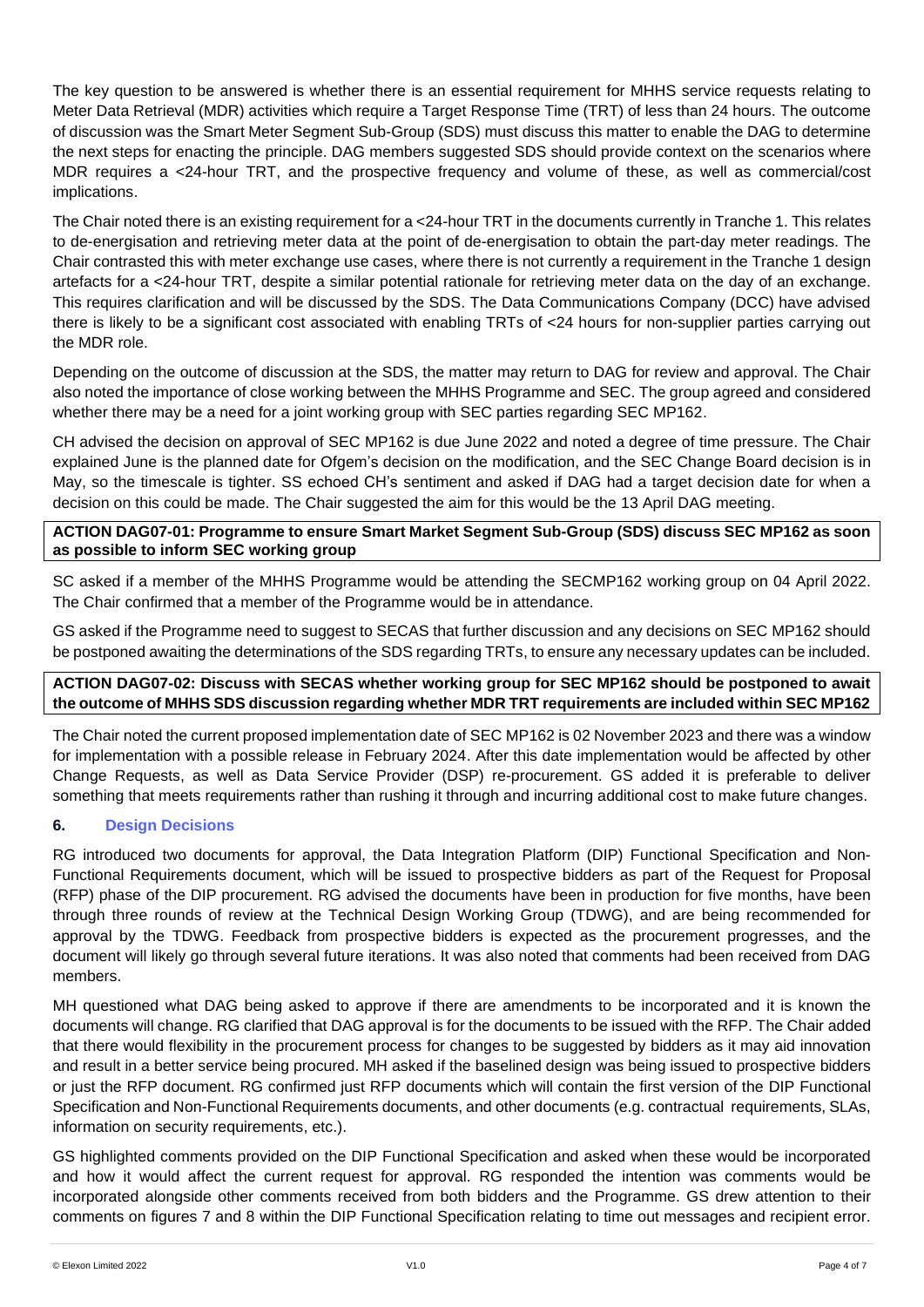GS highlighted a discrepancy between the processes for failed messages in the two diagrams. RG replied the end-toend (E2E) architecture document is in production and this will help to clarify some of the processes. RG added the diagrams were provided as an indication of the interaction the DIP would need to cater for between parties rather than being a finalised representation of the design.

SS commented DAG was being asked to approve a document which is known to be subject to change and questioned whether it was therefore worthwhile to approving at this point. The Chair clarified that DAG members are being asked whether they believe version one of the documents are suitable to be issued for the RFP. SS commented if the future changes to the documents are significant then approval is challenging. SH advised the majority of feedback thus far is minor rather than substantive and no fundamental change to core design elements is being suggested at this point. RG advised the RFP documents are due to be issued Friday 25 March 2022 and the Chair noted the TDWG recommends approval for issuance. Several members of the group asked whether the documents would return to DAG for further approval as changes are made. RG suggested feedback on changes suggested by bidders and any other sources could be given to DAG throughout the iterations of the documents.

GS asked for clarity as to whether any comments received thus far on the documents would be incorporated prior to issuance, and as such, whether DAG were able to approve the document before them for issuance. RG replied there would be updates made in future as feedback is received, but that no substantive elements of the documents will change prior to issuance with the RFP and DAG will receive sight of the next iteration.

CH stated from a large supplier perspective, there has not necessarily been representation at the TDWG and whilst a quick review has been undertaken, there is a risk that large suppliers have not had sufficient input into the design of the DIP to affirm the readiness of the documents for issue as part of the RFP. As such, and in the absence of any specific objections, CH abstained from the decision on whether to approve the documents for issuance. The Chair noted this point, and stated a decision was required given the timescales to issue the RFP.

SC had reviewed the documents but felt there was insufficient detail for them to go to RFP and queried whether there were any supplementary documents being issued also. RG replied a suite of documents will be issued and suggested the MHHS Procurement Team could attend the DAG to explain the process and documents. SH added the Programme team have reviewed the supplementary documents and given feedback and was satisfied the initial documents could be issued with the RFP.

SC asked about core hours, which are currently 0800-1800, but as a service provider lots of processing activity will happen outside of these hours. RG noted there will be support outside of these hours, though not a fully staffed service desk. GS echoed SC's concerns about working hours and noted potential disparity between working days / working hours definitions between the documents and the industry codes. RG responded detail of this nature does not change the bidding process and will be clarified once the detailed design baseline is published. The majority of the bidders will be focusing on the architecture in initial representations. The Chair noted other potential refinements to the documents that may emanate from the detailed design and urged these to be accounted for as soon as is possible to avoid potential disagreements with any bidders or eventual service provider(s).

GSi stated medium suppliers recognised the importance of reviewing this, but due to resourcing conflicts have not been able and cannot therefore provide a view on whether the documents are suitable for issuance with the RFP.

MH suggested the documents be issued to ensure the DIP procurement commences effectively, noting specifics of service standards can be clarified later and are a smaller risk than a delay to the RFP.

RL suggested, based on their experience as a bidder, it would be preferable to await updated documents, than to bid on a document which will change. As such RL asked whether approval should be delayed, and GS echoed this. The Chair asked if it was clear to bidders the document they would receive would be subject to updates. RG said this would be expected and is a common aspect of the dialogue between procurement teams and prospective service providers.

Members of the MHHS Procurement Team joined the meeting and CHy advised the TDWG, and Security Design Working Group (SDWG) had been refining the documents in March. Bidders are aware these are draft documents and are keen to view them and start their official bid processes. Chy went on to say bidders are not expecting finalised documents per se, providing there are no substantive changes. The current procurement aim is to narrow the current pool of bidders to a shortlist of three or four, to enable progression to the next stages of the procurement process.

CHy noted substantial changes to the documents could have cost implications but reiterated the current aim in issuing the RFP documents is to identify bidders who are a sufficient fit for the service requirements before shortlisting occurs. It was noted the scheduled DAG meeting on 11 May 2022 is currently when the DIP Functional Specification and Non-Functional Requirements document will be finalised.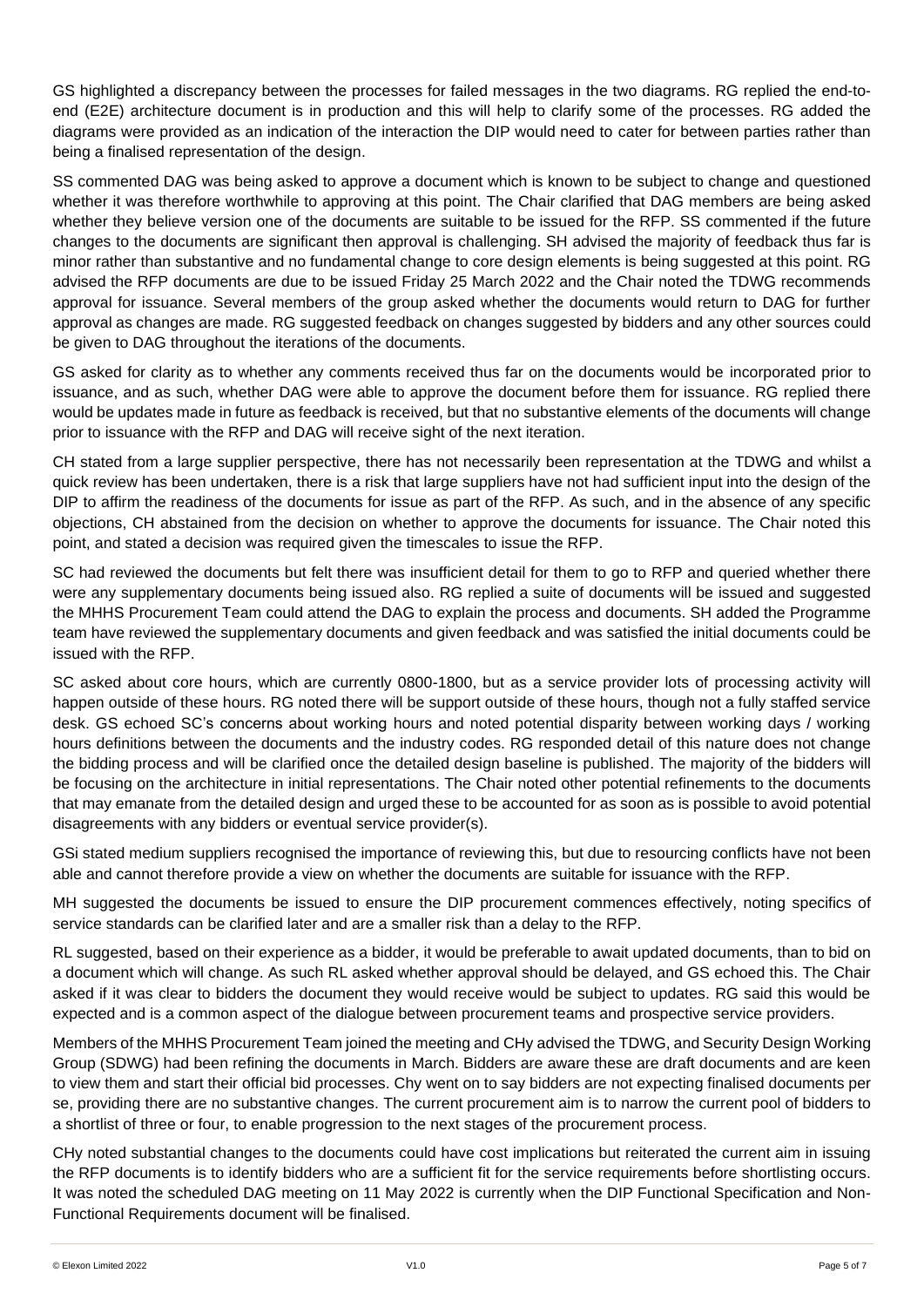MH suggested the documents are issued to RFP with a proviso they will be updated in due course, which, providing there are no substantive changes, avoids a month's delay to commencement of this aspect procurement. The Chair suggested it was important to ensure clarity on how the DAG review future iterations. CB suggested if there are no substantive changes in subsequent iterations, issuance of the documents now within the RFP would not strongly impact the bid process. SH added opportunity to make amendments supports an effective procurement by allowing scope for bidders to add and suggest options for how problems are solved as part of the RFP.

The group discussed potential cost drivers relating to the definition service levels and specific aspects of design which need consideration to ensure cost effectiveness. For example, a prospective change to requirements relating to activities currently conducted on working days only would require comparison with any changes that would require such activities on calendar days instead in future, especially if these activities are essential to effective settlement under MHHS.

The Chair thanked members for their comments both prior to and during the meeting. The Chair noted both CH and GSi did not feel able to provide a decision on the issuance of the documents. It was noted this may leave scope for later comments on the DIP Functional Specification due to these constituencies not having reviewed it. The Chair then noted the timetable that DAG are operating to, the multiple reviews carried out on the documents, the comments provided by both DAG members and the wider Programme, and that there will be opportunity to make changes in future iterations. Noting these points, the Chair decided the documents were capable of being issued by the Programme as part of the RFP process.

**DECISION DAG-DEC-16: Issuance of Functional Specification and Non-Functional Requirements documents to prospective service providers as part of Request For Proposal (RFP) approved** 

**ACTION DAG07-03: Programme to bring future versions of DIP Functional Specification and Non-Functional Requirements to DAG, once further updates incorporated**

The group discussed the E2E security documents which would be included in the RFP document suite but had not been specifically approved for issuance by the DAG. CHy advised these documents had been approved for issuance by the SDWG. RG asked whether these should be approved by DAG also. SH noted review had also been undertaken by security experts at Expleo. The Chair asked the group whether it was felt the documents should also have been reviewed by the DAG. The general consensus was they should be, and the Chair agreed to review the additional documents being published in the RFP and update the DAG.

**ACTION DAG07-04: Procurement team to notify Chair of documents in the DIP procurement pack and provide information on how they have been drafted and reviewed, to ensure good procurement practice has been followed and determine whether DAG approval is required**

**ACTION DAG07-05: Chair to update DAG on the outcome of ACTION DAG07-04 relating to documents within the DIP procurement pack**

# **7. Level 4 Working Group Updates**

CS presented a breakdown of organisations who had responded to the Tranche 1 documentation review under the BPRWG. Over 600 comments were received, and document updates made accordingly, with further review to begin 28 March 2022.

CS noted a slight overlap with the Tranche 2 documentation review that is due for release on 04 April 2022, owing to the absorption of a one-week delay into the timeframes for Tranche 1. The Chair advised that when the Tranche 1 documents are issued for further review, they will be available to the DAG to review and will then be brought to the late April or early May DAG for approval.

SC queried how review comments which state further information is required would be incorporated into the review. CS clarified these would be provided to the design subgroups for detailed design conversations which would then feed back into the documents. These documents would likely then be moved out of Tranche 1 and into other tranches depending on timeframes.

MH asked about challenging any comments rejected by the Design Team or subgroups. CS advised these could be raised for discussion by contacting [design@mhhsprogramme.co.uk.](mailto:design@mhhsprogramme.co.uk)

MH had some specific comments on the Load Shaping Service requirements. The Chair offered to discuss this offline.